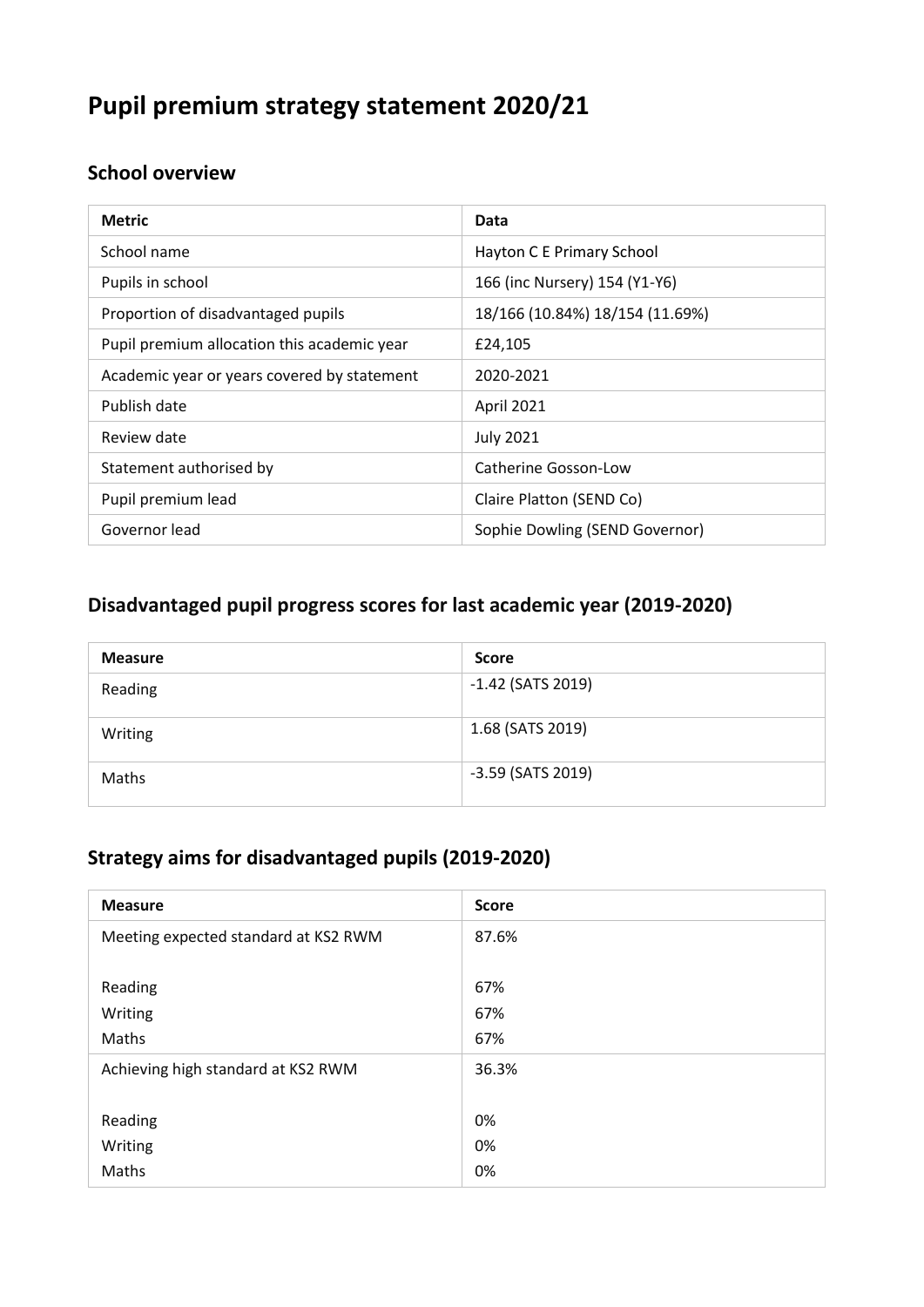| <b>Measure</b>                                                                                                                                                                                                                  | <b>Activity</b>                                                                                                                                                                                                                                                                                                                                                                                                                                                                                        |
|---------------------------------------------------------------------------------------------------------------------------------------------------------------------------------------------------------------------------------|--------------------------------------------------------------------------------------------------------------------------------------------------------------------------------------------------------------------------------------------------------------------------------------------------------------------------------------------------------------------------------------------------------------------------------------------------------------------------------------------------------|
| To narrow the attainment gap between<br>disadvantaged and non-disadvantaged<br>pupils                                                                                                                                           | Close monitoring of children in receipt of Pupil Premium to ensure<br>positive impact of interventions. Children identified for small group<br>work to ensure that they achieve to their full potential. Training for<br>teachers to plan well-sequenced, connected and cognitively<br>challenging lessons. Use of 'CUSP Knowledge Organisers' and Chris<br>Quigley 'Depth of Learning'<br>SLT ensure that all disadvantaged pupils make expected progress in<br>Foundation subjects.                  |
| For all disadvantaged pupils in school to<br>make or exceed nationally expected<br>progress rates.                                                                                                                              | To close the attainment and achievement gap in Maths Power Maths<br>brought in for Reception from September 2019, Target Maths books<br>purchased for teachers to support reasoning differentiation and<br>consolidation.                                                                                                                                                                                                                                                                              |
| 'Chess involves, and possibly boosts,<br>cognitive abilities such as working<br>memory, fluid intelligence, and<br>concentration capacity.' Bart W. M.<br>(2014). On the effect of chess training<br>on scholastic achievement. | Introduce whole class chess tutoring with John Lydon. Children<br>develop skills for analysing a situation through focusing on important<br>factors by eliminating distractions. They learn to devise creative<br>solutions and put a plan into action. Reasoning, problem solving,<br>calmness under pressure, patience, sportsmanship, creative thinking,<br>pattern recognition and strategic thinking.                                                                                             |
| Develop emotional resilience.                                                                                                                                                                                                   | Children identified for small group work to better understand<br>emotional intelligence, resilience and how their health is impacted<br>by their choices. Children also developed better empathy and<br>understanding skills.<br>Nurture Package to meet needs of vulnerable pupils with specialist<br>teacher £195.68<br>Lego Therapy support for small groups of                                                                                                                                     |
|                                                                                                                                                                                                                                 | Children Use of Lego Therapy sessions to encourage social skill<br>development and expressive and receptive language skills within<br>interchangeable social groups.                                                                                                                                                                                                                                                                                                                                   |
| To improve attendance of<br>disadvantaged pupils and ensure they<br>are in line with national expectations                                                                                                                      | Attendance support. School to work closely with parents/carers and<br>Local Authority (Elsa Elliot and Isobel Graham) to increase attendance<br>figures.<br>Provide additional space in school for disadvantaged children during<br>2020 school closures thereby lessening negative impact of enforced<br>time away from the physical school site.<br>Regular contact with parents/carers and children during school<br>closures to maintain close links.<br>Implement RAG rating for Local Authority. |
| Barriers to learning these priorities<br>address                                                                                                                                                                                | Designated programmes not implemented fully. Children's needs<br>change rapidly<br>Changes to family circumstances.                                                                                                                                                                                                                                                                                                                                                                                    |
| <b>Projected spending</b>                                                                                                                                                                                                       | £1927.68                                                                                                                                                                                                                                                                                                                                                                                                                                                                                               |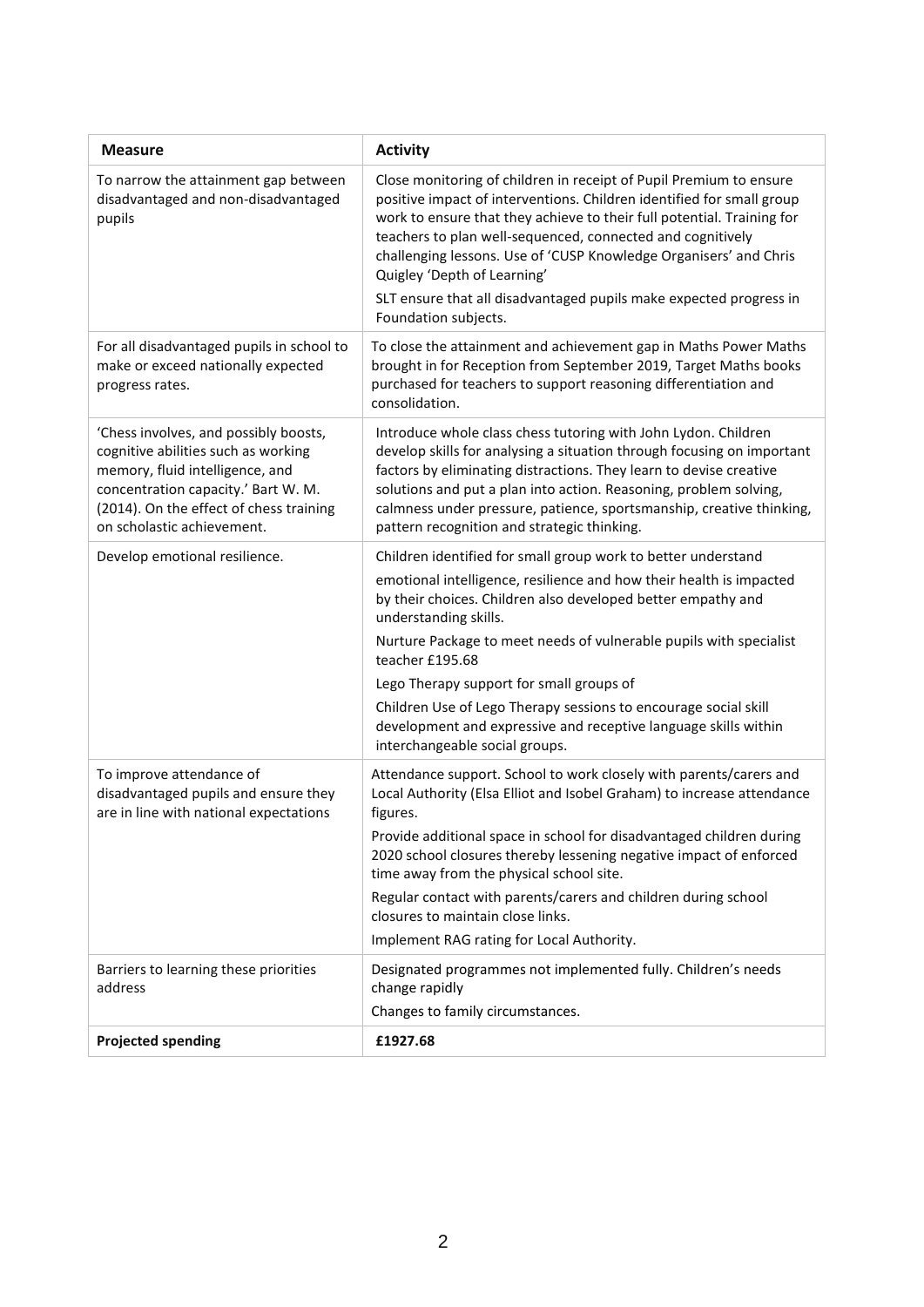|  | Teaching priorities for current academic year (2020-2021) |  |
|--|-----------------------------------------------------------|--|
|--|-----------------------------------------------------------|--|

| Aim                | <b>Target</b>                                                                                                                                            |                                                       |                         |                  |                      |                      |     |     |                  | <b>Target</b><br>date |
|--------------------|----------------------------------------------------------------------------------------------------------------------------------------------------------|-------------------------------------------------------|-------------------------|------------------|----------------------|----------------------|-----|-----|------------------|-----------------------|
| Progress in        |                                                                                                                                                          | Achieve national average progress scores in KS2 Maths |                         |                  |                      |                      |     |     | <b>July 2021</b> |                       |
| <b>Mathematics</b> |                                                                                                                                                          | <b>School 2021 (29 pupils)</b>                        |                         |                  | <b>National 2019</b> |                      |     |     |                  |                       |
|                    |                                                                                                                                                          | <b>RWM</b>                                            | $\mathbf R$             | W                | M                    | <b>RWM</b>           | R   | W   | M                |                       |
|                    | <b>All pupils</b>                                                                                                                                        | 59%                                                   | 79%                     | 79%              | 69%                  | 65%                  | 73% | 78% | 79%              |                       |
|                    | <b>Non SEND</b>                                                                                                                                          | 70%                                                   | 85%                     | 95%              | 80%                  | 74%                  | 81% | 88% | 87%              |                       |
|                    | <b>SEND</b>                                                                                                                                              | 44%                                                   | 78%                     | 55%              | 55%                  | 65%                  | 73% | 78% | 79%              |                       |
|                    | <b>EHCP</b>                                                                                                                                              | 0%                                                    | 0%                      | 0%               | 0%                   | 65%                  | 73% | 78% | 79%              |                       |
| Progress in        | Achieve national average progress scores in KS2 Reading                                                                                                  |                                                       |                         |                  |                      |                      |     |     |                  | <b>July 2021</b>      |
| Reading            |                                                                                                                                                          |                                                       | School 2021 (29 pupils) |                  |                      | <b>National 2019</b> |     |     |                  |                       |
|                    |                                                                                                                                                          | <b>RWM</b>                                            | $\mathbf R$             | W                | M                    | <b>RWM</b>           | R   | W   | M                |                       |
|                    | <b>All pupils</b>                                                                                                                                        | 59%                                                   | 79%                     | 79%              | 69%                  | 65%                  | 73% | 78% | 79%              |                       |
|                    | <b>Non SEND</b>                                                                                                                                          | 70%                                                   | 85%                     | 95%              | 80%                  | 74%                  | 81% | 88% | 87%              |                       |
|                    | <b>SEND</b>                                                                                                                                              | 44%                                                   | 78%                     | 55%              | 55%                  | 65%                  | 73% | 78% | 79%              |                       |
|                    | <b>EHCP</b>                                                                                                                                              | 0%                                                    | 0%                      | 0%               | 0%                   | 65%                  | 73% | 78% | 79%              |                       |
| Progress in        | Achieve national average progress scores in KS2 Writing                                                                                                  |                                                       |                         |                  |                      |                      |     |     |                  | <b>July 2021</b>      |
| Writing            |                                                                                                                                                          | <b>School 2021 (29 pupils)</b>                        |                         |                  | <b>National 2019</b> |                      |     |     |                  |                       |
|                    |                                                                                                                                                          | <b>RWM</b>                                            | R                       | W                | M                    | <b>RWM</b>           | R   | W   | M                |                       |
|                    | <b>All pupils</b>                                                                                                                                        | 59%                                                   | 79%                     | 79%              | 69%                  | 65%                  | 73% | 78% | 79%              |                       |
|                    | <b>Non SEND</b>                                                                                                                                          | 70%                                                   | 85%                     | 95%              | 80%                  | 74%                  | 81% | 88% | 87%              |                       |
|                    | <b>SEND</b>                                                                                                                                              | 44%                                                   | 78%                     | 55%              | 55%                  | 65%                  | 73% | 78% | 79%              |                       |
|                    | <b>EHCP</b>                                                                                                                                              | 0%                                                    | 0%                      | 0%               | 0%                   | 65%                  | 73% | 78% | 79%              |                       |
| Phonics            | Achieve national average expected standard in PSC<br>Expected 77% pass rate for current Y1 cohort<br>88% of 2019/20 cohort (current Y2) passed Nov 2020. |                                                       |                         | <b>July 2021</b> |                      |                      |     |     |                  |                       |
| Attendance         | Ensure attendance of disadvantaged/pupil premium pupils is above 95%<br>Actual attendance 2020-21 = 94.6%                                                |                                                       |                         | <b>July 2021</b> |                      |                      |     |     |                  |                       |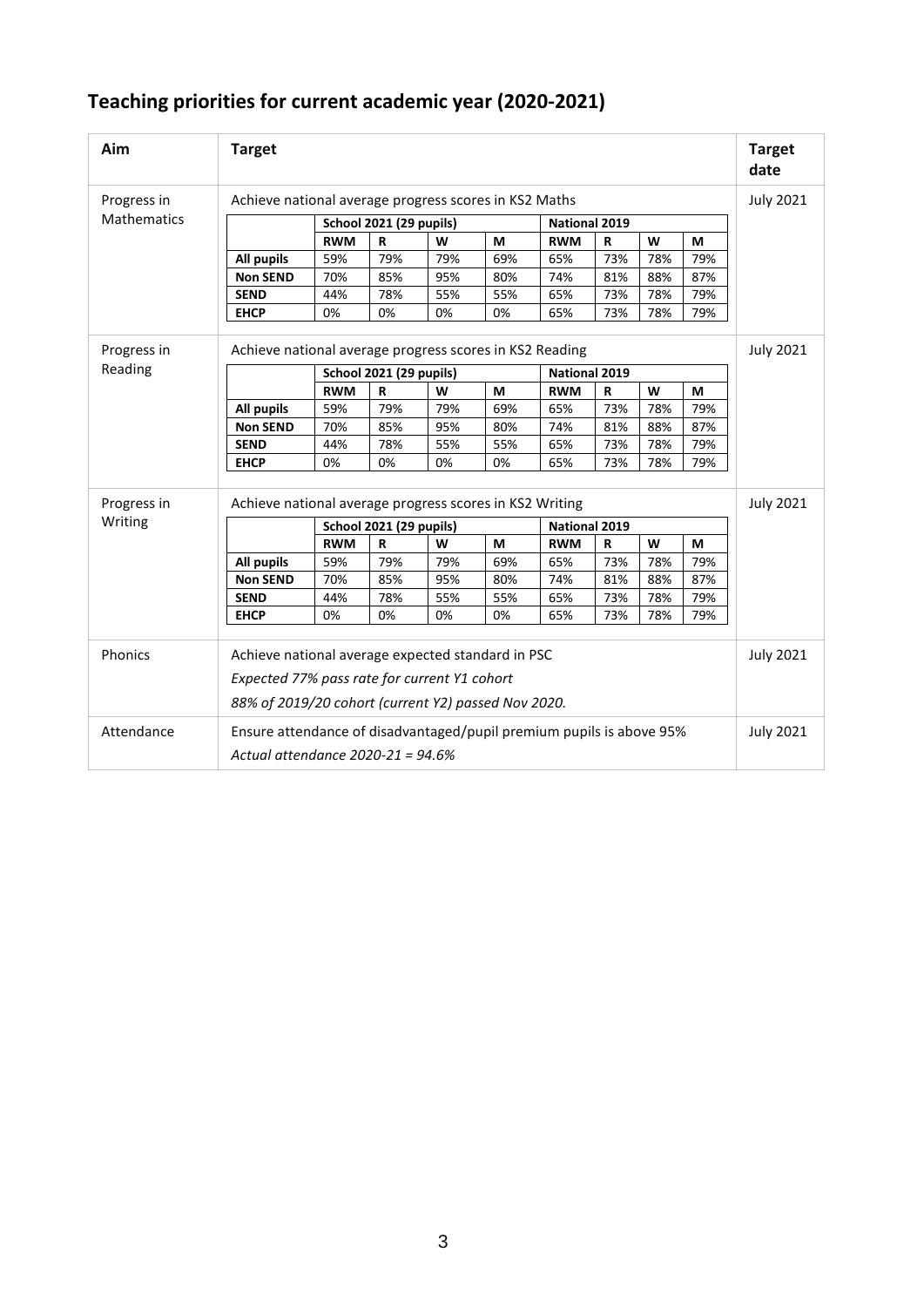## **Targeted academic support for current academic year (2020-2021)**

| <b>Measure</b>                                                                                                                        | <b>Activity</b>                                                                                                                                                                                                                                                                                                                                                                            |  |  |
|---------------------------------------------------------------------------------------------------------------------------------------|--------------------------------------------------------------------------------------------------------------------------------------------------------------------------------------------------------------------------------------------------------------------------------------------------------------------------------------------------------------------------------------------|--|--|
| <b>Priority 1</b><br>To close the attainment                                                                                          | Additional TA support - small group work, 1:1 in class support developing<br>literacy and numeracy skills                                                                                                                                                                                                                                                                                  |  |  |
| and achievement gap<br>across the curriculum                                                                                          | Group work with TA Support - Children identified for small group work to<br>$\bullet$<br>ensure that they achieve to their full potential.                                                                                                                                                                                                                                                 |  |  |
|                                                                                                                                       | Group work with TA Support - Reintroduce memory game sessions to help<br>$\bullet$<br>support learning throughout all areas of school life.                                                                                                                                                                                                                                                |  |  |
|                                                                                                                                       | Alex Bedford Course (CLUSP & CUSP) - Training for teachers to plan well-<br>$\bullet$<br>sequenced, connected and cognitively challenging lessons. Promote and<br>prioritise knowledge organisers                                                                                                                                                                                          |  |  |
|                                                                                                                                       | Depth of Learning tracking<br>٠                                                                                                                                                                                                                                                                                                                                                            |  |  |
|                                                                                                                                       | Planning and resources package (e.g. Twinkl): Differentiated cross curricular<br>$\bullet$<br>resources to support teaching and learning                                                                                                                                                                                                                                                   |  |  |
| <b>Priority 2</b><br>To close the attainment                                                                                          | Provide Primary Mastery professional development training to enhance<br>$\bullet$<br>subject knowledge through NCETM & NW Maths Hub                                                                                                                                                                                                                                                        |  |  |
| and achievement gap<br>in Mathematics                                                                                                 | Ronit Bird mathematic resources to provide additional support to learners<br>$\bullet$<br>with their understanding of the number system.                                                                                                                                                                                                                                                   |  |  |
|                                                                                                                                       | Specific focus upon problem solving and reasoning.<br>$\bullet$                                                                                                                                                                                                                                                                                                                            |  |  |
|                                                                                                                                       | Use of TA small group work to address misconceptions during the same day<br>$\bullet$<br>as 'Targeted small group and one-to-one interventions have the potential<br>for the largest immediate impact on attainment.' (EEF Closing the<br>Attainment Gap Key Lessons Learned)                                                                                                              |  |  |
|                                                                                                                                       | Chess - To continue (Y4, Y5, Y6) and introduce to additional year groups (Y2)<br>٠                                                                                                                                                                                                                                                                                                         |  |  |
| <b>Priority 3</b><br>To improve attendance<br>of disadvantaged pupils<br>and ensure they are in<br>line with national<br>expectations | Attendance support. School to work closely with parents/carers and Local<br>$\bullet$<br>Authority (Elsa Elliot and Isobel Graham) to increase attendance figures.<br>Close work with Claire Jackson (LDN) for school reluctance.                                                                                                                                                          |  |  |
| <b>Priority 4</b><br>Social and Emotional                                                                                             | Ensure that all staff have access to resources provided for school linked to<br>$\bullet$<br>bereavement and also resilience following lockdown.                                                                                                                                                                                                                                           |  |  |
| Learning.                                                                                                                             | Staff trained using the 'Wellbeing and Resilience Project'                                                                                                                                                                                                                                                                                                                                 |  |  |
| "Interventions which                                                                                                                  | Staff training for Early Help Signs of Wellbeing.<br>$\bullet$                                                                                                                                                                                                                                                                                                                             |  |  |
| target social and<br>emotional learning<br>(SEL) seek to improve<br>pupils' interaction with<br>others and self-<br>management of     | Introduction of new social literacy programme for Y6 children: 'The<br>$\bullet$<br>Friendship Formula' and 'Learning to Become Socially Talented Children'.<br>Children identified for small group work to better understand emotional<br>intelligence, resilience and how their health is impacted by their choices.<br>Children also developed better empathy and understanding skills. |  |  |
| emotions, rather than                                                                                                                 | Nurture Package to meet needs of vulnerable pupils with specialist teacher.<br>٠                                                                                                                                                                                                                                                                                                           |  |  |
| focusing directly on the                                                                                                              | Bereavement support for children and families.<br>$\bullet$                                                                                                                                                                                                                                                                                                                                |  |  |
| academic or cognitive<br>$\bullet$<br>elements of learning.<br>"Overall, it is clear that                                             | Use of Lego Therapy sessions to encourage social skill development and<br>expressive and receptive language skills within interchangeable social<br>groups.                                                                                                                                                                                                                                |  |  |
| reducing challenging<br>behaviour in schools<br>can have a direct and<br>lasting effect on pupils'<br>learning." (Education           | Introduce 'Sports Leaders' role with current Y6 pupils to develop<br>$\bullet$<br>independence, responsibility and purpose to help support transition into<br>KS3. Purchase of Val Sabin publications as resource to support pupils within<br>this.                                                                                                                                        |  |  |
| Endowment<br>Foundation).                                                                                                             | Staff CPD (Primary Stars) within PE/PHSE through the Carlisle United<br>$\bullet$<br>Community Sports Trust training.                                                                                                                                                                                                                                                                      |  |  |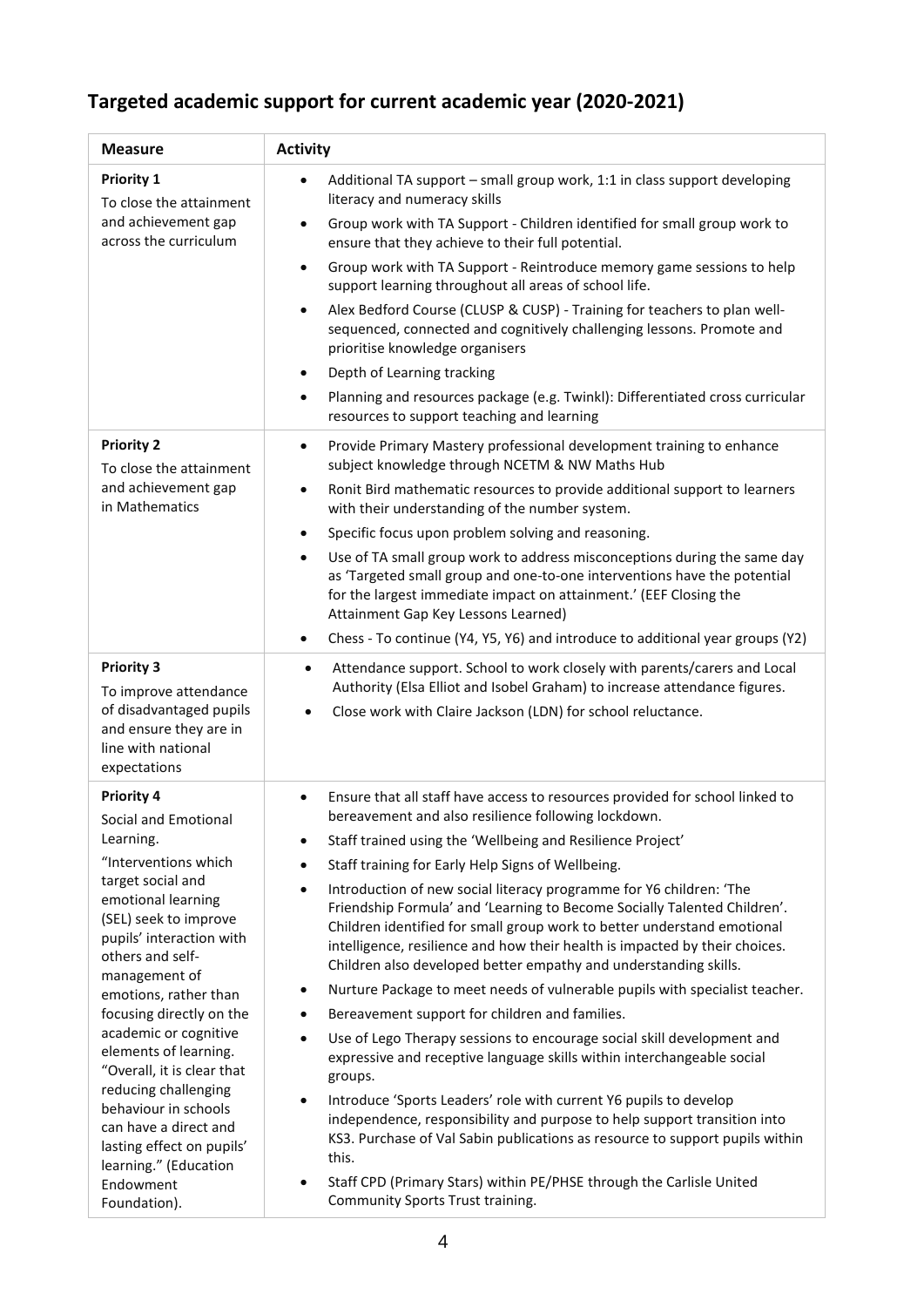| Barriers to learning<br>these priorities address | 37% of disadvantaged children have significant SEND/learning/emotional/<br>$\bullet$<br>behavioural difficulties<br>11% have an EHCP<br>A significant percentage of disadvantaged pupils have developed increased<br>school reluctance which is negatively impacting upon their attendance<br>figures. |
|--------------------------------------------------|--------------------------------------------------------------------------------------------------------------------------------------------------------------------------------------------------------------------------------------------------------------------------------------------------------|
| <b>Projected spending</b>                        | £20,801.22                                                                                                                                                                                                                                                                                             |

# **Wider strategies for current academic year (2020-2021)**

| <b>Measure</b>                                                                                    | <b>Activity</b>                                                                                                                                                                                                                                                           |  |
|---------------------------------------------------------------------------------------------------|---------------------------------------------------------------------------------------------------------------------------------------------------------------------------------------------------------------------------------------------------------------------------|--|
|                                                                                                   | <b>Accelerated Reading Scheme</b>                                                                                                                                                                                                                                         |  |
|                                                                                                   | Extra TA support to run the Accelerated Reading Scheme. 2<br>TAs - 30 Minutes each per day support the children with<br>book choices and assessment.                                                                                                                      |  |
|                                                                                                   | Wider selection of AR banded books to choose from in our<br>$\bullet$<br>school library.                                                                                                                                                                                  |  |
| <b>Priority 1</b>                                                                                 | Spellbinding reading to support increased vocabulary                                                                                                                                                                                                                      |  |
| Reading                                                                                           | Develop a love of reading at higher years in the school. This<br>has seen reluctant readers in Years 5 & 6 become much<br>more engaged in reading and more focused. This is then<br>having a positive impact on their comprehension work.                                 |  |
|                                                                                                   | Consistent use of the whole school 'Reading Raffle/Strive for<br>Five' to promote quality reading opportunities at home and<br>at school. Purchase raffle prizes.                                                                                                         |  |
|                                                                                                   | Purchase Vocabulary Ninja resources<br>$\bullet$                                                                                                                                                                                                                          |  |
| <b>Priority 2</b><br>Positive Behaviour Model to support<br>the success of academic achievements. | <b>Behaviour Model and Planning</b><br>$\bullet$                                                                                                                                                                                                                          |  |
|                                                                                                   | Consolidate the whole school behaviour plan developed by<br>Kim Wade. Provide training for all school staff and<br>information evenings for parents. Provide individual family<br>support for specific groups.                                                            |  |
|                                                                                                   | Introduce the 'Discovery Return to School Curriculum'.<br>Outdoor teaching support for staff.                                                                                                                                                                             |  |
|                                                                                                   | Poor or late attendance which impacts upon the amount of<br>$\bullet$<br>timetabled support they can receive in school.                                                                                                                                                   |  |
| Barriers to learning these priorities<br>address                                                  | Lack of support from parents regarding behaviour strategies<br>in school.                                                                                                                                                                                                 |  |
|                                                                                                   | Difficulties re-establishing themselves back into school after<br>school closures due to Covid-19. This includes the possible<br>negative impact of isolating and basic emotional and social<br>needs not being fully met which then impacts negatively<br>upon progress. |  |
| <b>Projected spending</b>                                                                         | £3,441.78                                                                                                                                                                                                                                                                 |  |